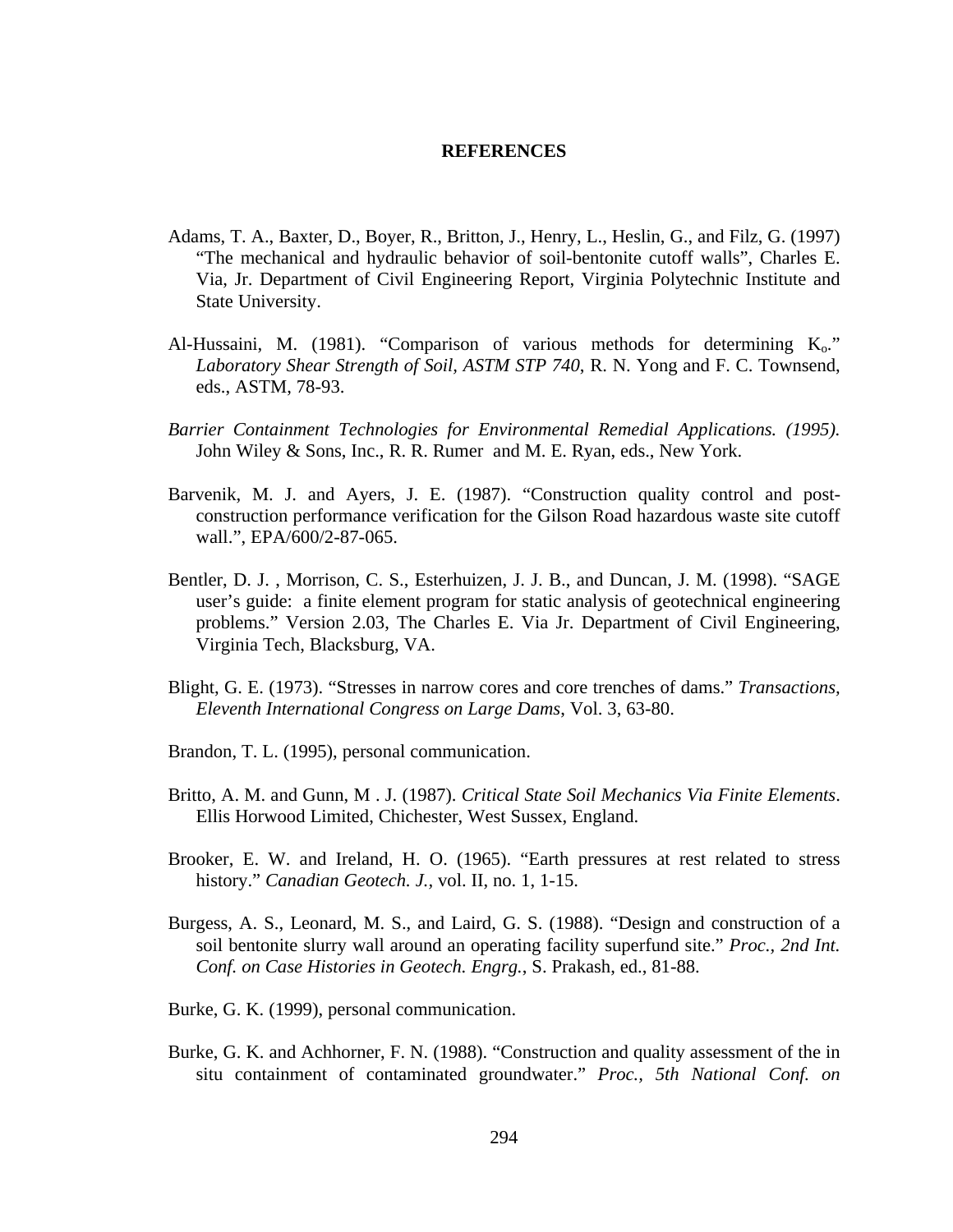*Hazardous Wastes and Hazardous Materials*, The Hazardous Materials Control Research Institute, 6-10.

- Clark, I. H.(1994). "Modeling of soil-bentonite cut off wall." *Proc., ANCOLD Conference on Dams*, Tasmania.
- Clough, G. W. and Duncan, J. M. (1969). "Finite element analysis of Port Allen and old river locks." University of California, Berkeley Report.
- Clough, G. W. and Duncan, J. M. (1991). "Earth Pressures." *Foundation Engineering Handboork, 2nd ed*, Chapter 6, Fang, H. Y., ed., Van Nostrand Reinhold, New York, N. Y.
- Cowland, J. W. and Thorley, C. B. B. (1985). "Ground and building settlement associated with adjacent slurry trench excavation." *Ground Movements and Structures – Proc., Third Int. Conf.,* University of Wales Institute of Science and Technology, J. D. Geddes, ed., Pentech Press, London, England, 723-738.
- Cundall, P., Hansteen, E., Lacasse, S., and Selnes, P. B., (1980). "NESSI, soil structure interaction program for dynamic and static problems" Norges Geotekniske Institute, Norway.
- Dafalias, Y. F. and Herrmann, L. R. (1986). "Bounding surface plasticity. II: Application to isotropic cohesive soils." *J. Engrg. Mechanics*, American Society of Civil Engineers, 112(12), 1263-1291.
- D'Appolonia, D. J. (1980). "Soil-bentonite slurry trench cutoffs." *J. Geotech. Engrg. Div.*, ASCE, 106(4), 399-417.
- Daniel, D. E. (1994). "State-of-the-art: laboratory hydraulic conductivity tests for saturated soils." *Hydraulic Conductivity and Waste Contaminant Transport in Soil*, ASTM STP 1142, D. E. Daniel and S. J. Trautwein, eds., 30-77.
- Davidson, R. R., Denise, G., Findlay, B., and Robertson, R. B. (1992). "Design and construction of a plastic concrete cutoff wall for the Island Copper Mine." Slurry Walls: Design, Construction and Quality Control, ASTM STP 1129, D. B. Paul, R. R. Davidson, and N. J. Cavalli, eds., American Society for Testing and Materials, Philadephia PA, 271-288.
- Duguid, D. R., Forbes, D. J., Gordon, J. L., and Simmons, O. K. (1971). "The slurry trench cutoff-off for the Duncan Dam." *Canadian Geotechnical J*., Vol. 8, No.1, 94- 108.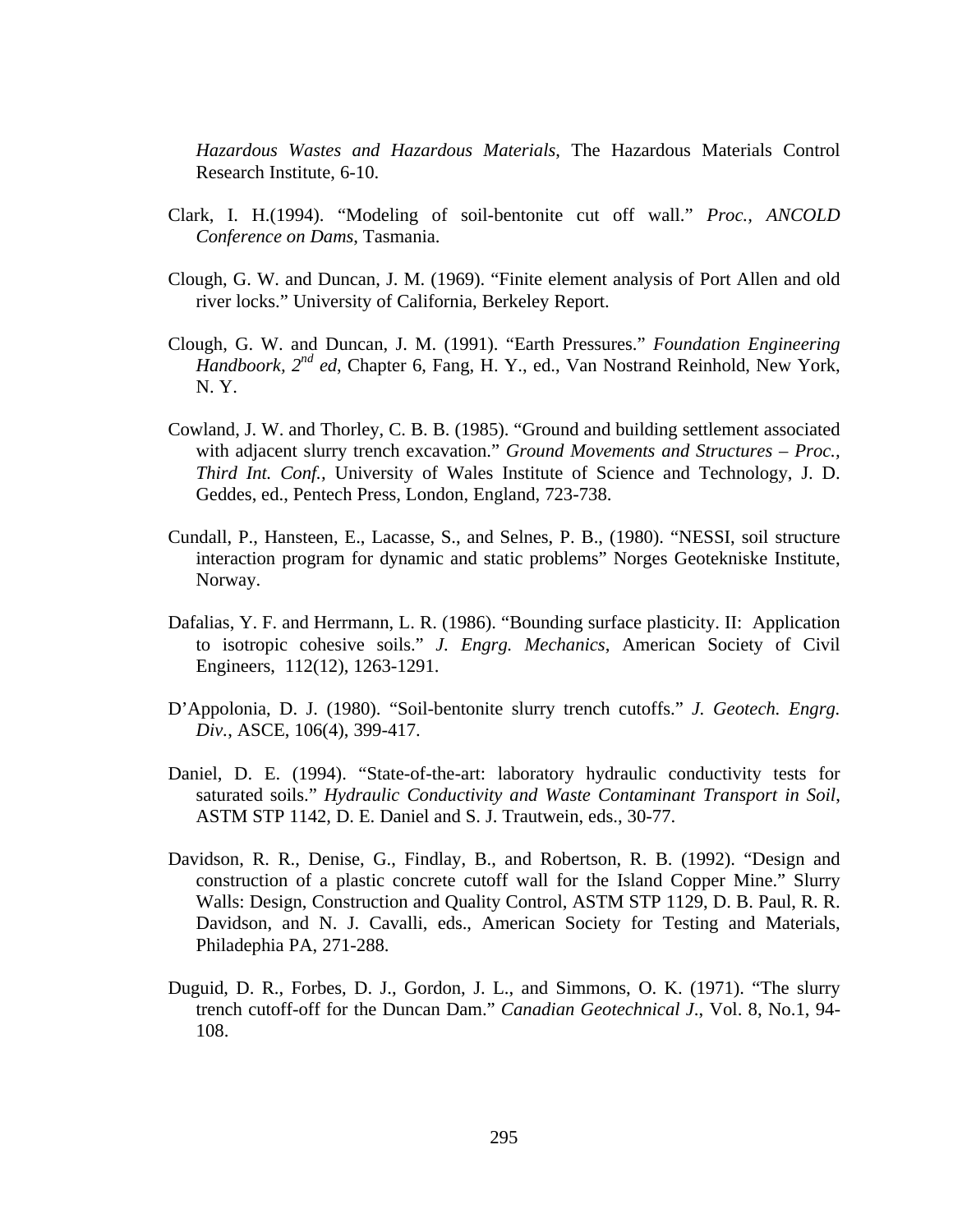- Duncan, J. M. (1965). "The effect of anisotropy and reorientation of principal stresses on the shear strength of saturated clay." Ph.D. Dissertation, University of California, Berkeley.
- Duncan, J. M. (1994). "The role of advanced constitutive relations in practical application." *Proc., 12th Int. Conf. on Soil Mech. and Found. Engrg.*, New Delhi, India, Volume 5, 31-48.
- Duncan, J. M., Byrne, P., Wong, K. S., and Mabry, P. (1980). "Strength, stress-strain and bulk modulus parameters for finite element analysis of stresses and movements in soil masses." *Report No. UCB/GT/80-01*, Department of Civil Engineering, University of California, Berkeley.
- Duncan, J. M. and Chang, C. Y. (1970). "Non-linear analysis of stress and strain in soils." *J. of the Soil Mech. and Found. Div.,* ASCE, Vol. 96, No. SM5, 1629-1653.
- Duncan, J. M. and Seed, H. B. (1967). "Corrections for strength test data." J. Soil Mech. and Found. Div., ASCE, Vol. 93, No. SM5, 121-137.
- Dunlop, P. and Duncan, J. M. (1970). "Development of failure around excavated slopes." *J. of the Soil Mech. and Found. Div.*, ASCE, Vol. 96, No. SM2, 471-493.
- Dunn, R. J. and Mitchell, J. K. (1984), "Fluid conductivity testing of fine-grained soils." *J. Geotech. Engrg.*, ASCE, 110(11), 1648-1655.
- Earth Sciences Associates (1989). "Geotechnical investigation and evaluation of remedial measures for repair of the building at 490 Middlefield Road." October, 1989, Palo Alto, Ca.
- Engemoen, W. O. and Hensley, P. J. (1986). "ECPT investigation of a slurry trench cutoff wall." *Use of In Situ Tests in Geotechnical Engineering, Geotech. Special Publ. No. 6*, S. P. Clemence, ed., ASCE, New York, N.Y., 514-528.
- Evans, J. C. (1991). "Geotechnics of hazardous waste control systems", Chapter 20, *Foundation Engineering Handbook*, 2nd Edition, H. Y. Fang, ed., Van Nostrand Reinhold, New York, NY, 765-777.
- Evans, J. C. (1993). "Vertical cutoff walls." *Geotechnical Practice for Waste Disposal*, Chapter 17, D. E. Daniel, ed., Chapman & Hall, London, 430-454.
- Evans, J. C. (1994). "Hydraulic conductivity of vertical cutoff walls." *Hydraulic Conductivity and Waste Contaminant Transport in Soil, ASTM STP 1142*, D. E. Daniel and S. J. Trautwein, eds., ASTM, Philadelphia, Pa, 79-94.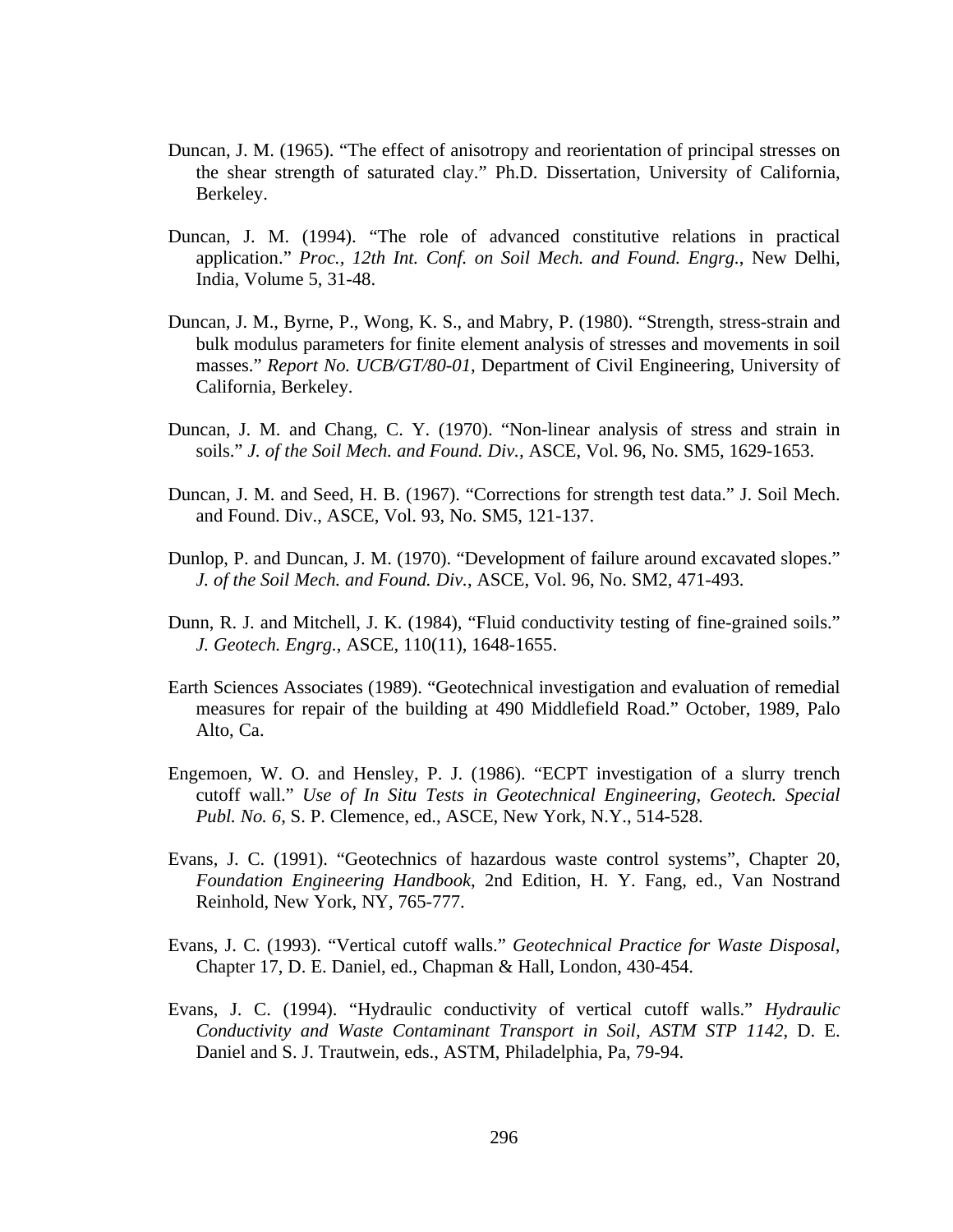- Evans, J. C. and Cooley, B. H. (1993). "Slurry wall performance." *Progress in Geotechnical Engineering.*, Hershey, Pa.
- Evans, J. C., Costa, M. J., and Cooley, B. (1995). "The state-of-stress in soil-bentonite slurry trench cutoff walls." *Proc., Geoenvironment 2000, ASCE Geotechnical Special Publication No. 46,* Y.B. Acar and D. E. Daniel, eds., New Orleans, Louisiana, 1173- 1191.
- Evans, J. C. and Fang, H. Y. (1988). "Triaxial permeability and strength testing of contaminated soils." *Advanced Triaxial Testing of Soil and Rock, ASTM STP 977*, R. T. Donaghe, R. C. Chaney, and M. L. Silver, eds., ASTM, Philadelphia, Pa, 387-404.
- Filz, G. M. (1992). "An experimental and analytic study of earth loads on rigid retaining walls." Ph.D. Dissertation, Virginia Polytechnic Institute and State University, Blacksbrug, VA.
- Filz, G. M. (1995). "Mechanical properties of soil-bentonite materials." Prepared for International Containment Technology Workshop, Baltimore, Maryland.
- Filz, G. M. (1996). "Consolidation stresses in soil-bentonite backfilled trenches." *Proc., 2 nd Int. Congress on Environmental Geotechnics,* M. Kamon, ed., Balkema, Rotterdam, 497-502.
- Filz, G. M., Baxter, D. Y., Bentler, D. J., and Davidson, R. R. (1999). "Ground deformation adjacent to a soil-bentonite cutoff wall." *Geo-Engineering for Underground Facilities*, GSP No. 90, ASCE, Reston VA, 121-139.
- Filz, G. M., Boyer, R. D, and Davidson, R. R. (1997). "Bentonite-water slurry rheology and cutoff wall trench stability." In situ Remediation of the Geoenvironment, GSP No. 71, ASCE, Reston VA, 139-153.
- Fox, P. J. and Baxter, C. D. P. (1997). "Consolidation properties of soft soils from hydraulic consolidation test." *J. Geotech. and Geoenvironmental Engrg.*, ASCE, Vol. 123, No. 8, 770-776.
- Gens, A. and Potts, D. M. (1988). "Critical state models in computational geomechanics." *Engrg. Comput.,* Vol 5, Number 3, 178-197.
- Golder Associates (1987). "Interim Remedial Measures, Raytheon Semiconductor Division, Mountain View, California", Vol. I and II, March 1987, Redmond, Wash.
- Grube, W. E., Jr. (1992). "Slurry trench cut-off walls for environmental pollution control." *Slurry Walls: Design, Construction, and Quality Control, ASTM STP 1129*, D. B. Paul, R. R. Davidson, and N. J. Cavalli, eds., ASTM, Philadelphia, Pa., 69-77.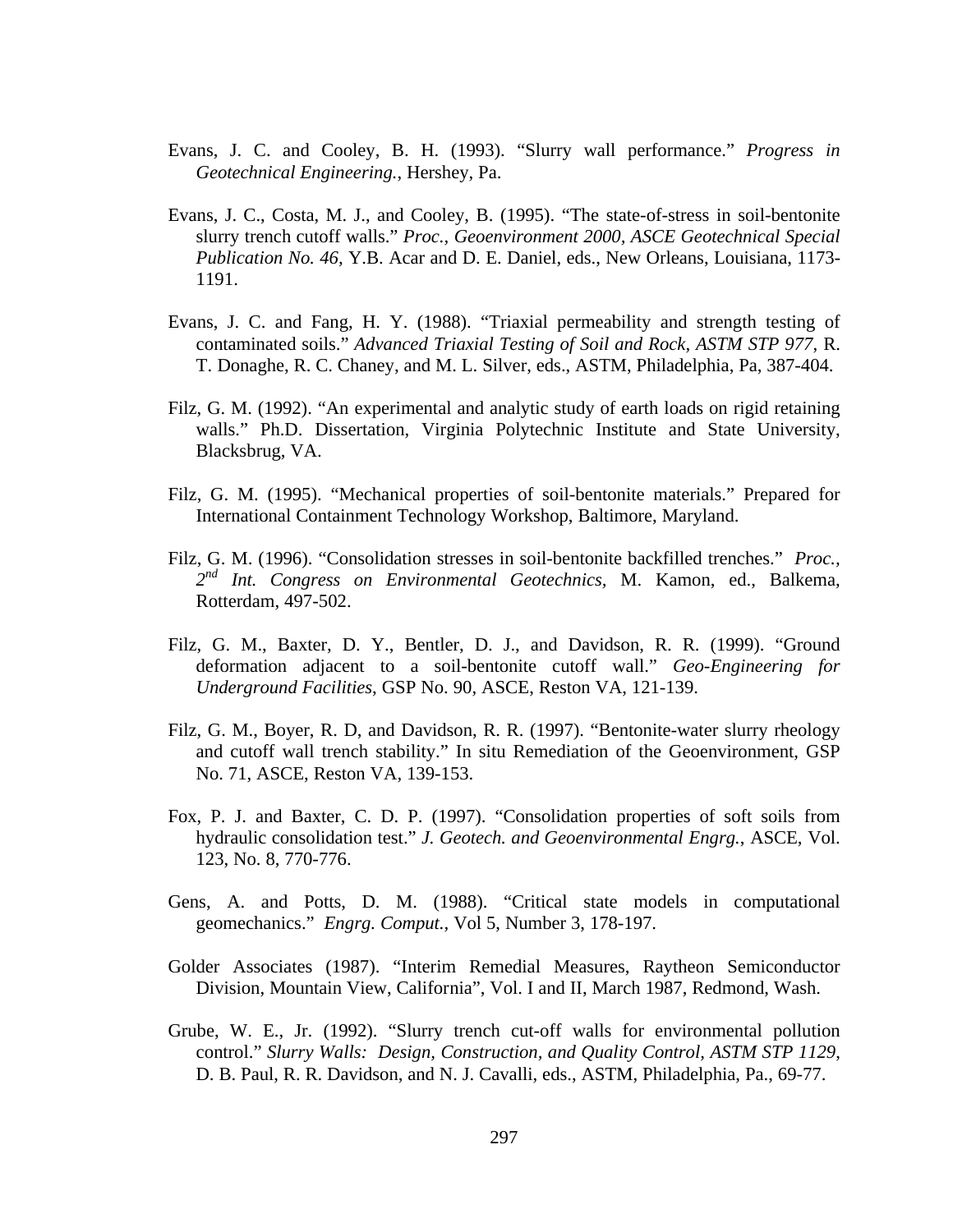- Handy, R. L. (1985). "The arch in soil arching." *J. of Geotech. Engrg.,* ASCE, Vol. 111, No. 3, 302-319.
- Harding Lawson Associates (HLA) (1987). "Soil Mechanics Laboratory Tests for Slurry Trench Cutoff Wall, 350 Ellis Street Site, Mountain View, CA" February 3, 1987, revised March 20, 1987, Novato, CA.
- Harding Lawson Associates (HLA) (1987). "Ground Deformation Analysis, Slurry Cutoff Wall Installation, Raytheon Building Sites, Mountain View, CA.", April 27, 1987, San Francisco, CA.
- Harding Lawson Associates (HLA) (1989). "Ground Deformation Analysis, Slurry Cutoff Wall, Raytheon Facility, Mountain View, CA." August 18,1989, San Francisco, CA.
- Head, K. H. (1986). *Manual of Soil Laboratory Testing*, Vol. 3, Pentech Press Limited, London, Great Britain, p.937.
- Henkel, D. J., and Gilbert, G. D. (1952). "The effect of the rubber membrane on the measured triaxial compression strength of clay samples." *Geotechnique*, Vol. 3, 20- 29.
- Henry, L. B., Filz, G. M., and Davidson, R. R. (1998). "Formation and properties of bentonite filter cakes." *Filtration and Drainage in Geotechnical/Geoenvironmental Engineering*, GSP No. 78, ASCE, L. N. Reddy and M. V. S. Bonala, eds., Reston VA, 69-88.
- Heslin, G. M., Filz, G. M., and Baxter, D. Y. (1997). "An improved method for interpreting API filter press hydraulic conductivity test results." *Proc., Int. Containment Technology*, 71-77.
- Holtz, R. D. and Kovacs, W. D. (1981). *An Introduction to Geotechnical Engineering*, Prentice-Hall, Inc., Englewood Cliffs, N.J., p. 404.
- Jaky, J. (1948). "Pressure in silos." *Proc. 2nd Int. Conf. on Soil Mech. and Found. Engrg.,* 1, 103.
- Kallur, V. G., Haug, M. D., and Barbour, S. L. (1995). "Effects of hydraulic gradients on pore fluid chemistry." *Geoenvironment 2000*, ASCE GSP 46, Y. B. Acar and D. E. Daniel, eds., 732-745.
- Khoury, M. A., Fayad, P. H., and Ladd, R. S. (1992). "Design, construction, and performance of a soil-bentonite cutoff wall constructed in two stages." *Slurry Walls:*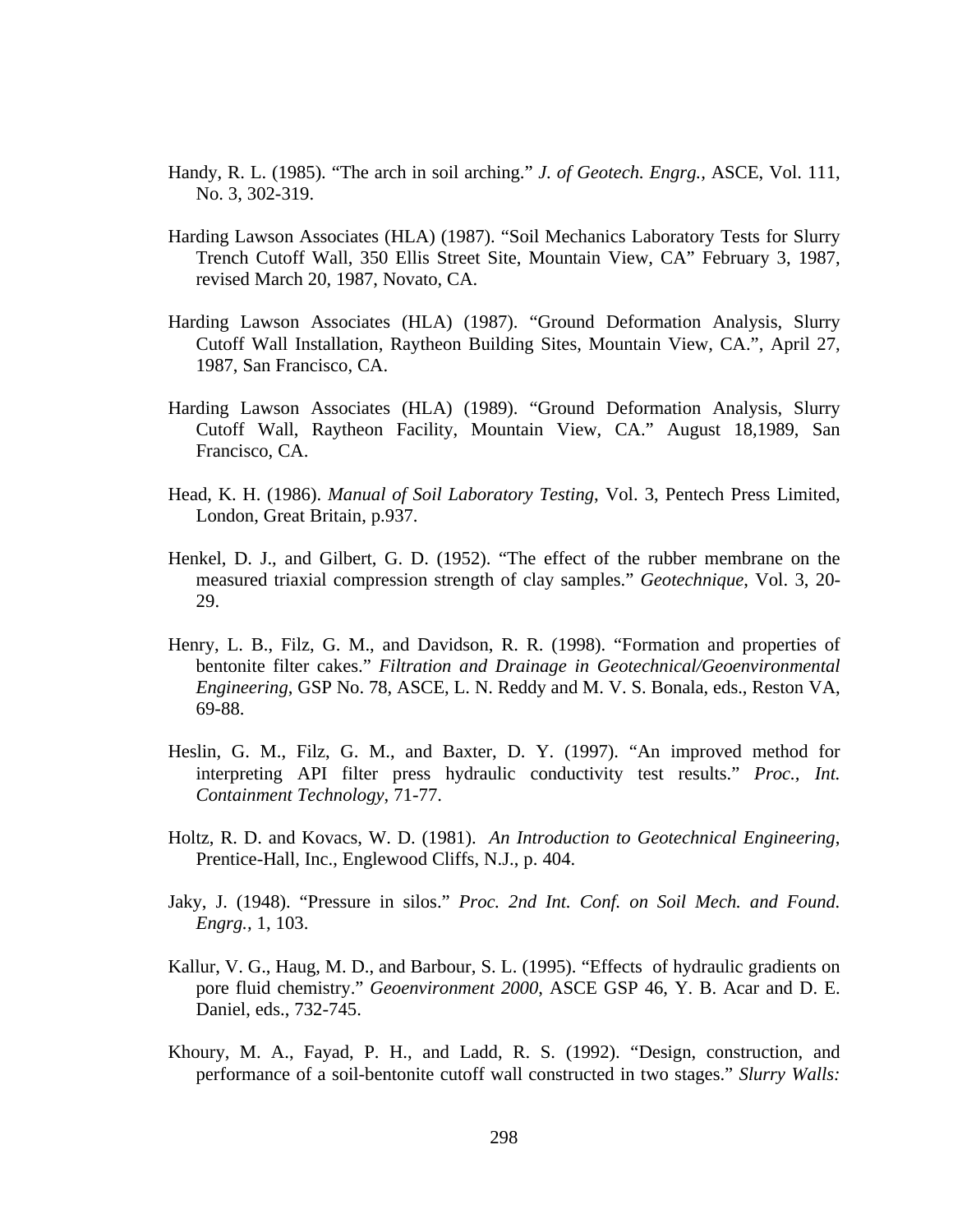*Design, Construction, and Quality Control*, ASTM STP 1129, D. B. Paul, R. R. Davidson, and N. J. Cavalli, eds., ASTM, Philadelphia, Pa.

- Kulhawy, F. H. (1977). "Embankments and Excavation." Chapter 16, *Numerical Methods in Geotechnical Engineering*, C. S. Desai and J. T. Christian, eds., McGraw Hill Book Company, New York, 528-555.
- Kutter, B. L., and Sathialingam, N. (1992). "Elastic-viscoplastic modelling of the ratedependent behavior of clays." *Geotechnique,* 42, No. 3, 27-441.
- Ladd, C. C., Foot, R., Ishihara, K., Schlosser, F., and Poulos, H. G. (1977). "Stressdeformation and strength characteristics." *Proc., 9th Int. Conf. on Soil Mech. and Found. Engrg.*, Vol. 2, Tokyo, Japan, 434-453.
- La Rochelle, P., Leroueil, S., Trak, B., Blais-Leroux, L., and Tavenas, F. (1988). "Observational approach to membrane and area corrections in triaxial tests." *Advanced Triaxial Testing of Soil and Rock,* ASTM STP 977, R. T. Donaghe, R. C. Chaney, and M. L. Silver, eds., American Society for Testing and Materials, Philadelphia, Pa., 715-731.
- Leonards, G. A. and Ramiah, B. K. (1959). "Time effects in the consolidation of clay." ASTM STP 254, 116-130.
- Mayne, P. W. and Kulhawy, F. H. (1982). "K<sub>o</sub>-OCR relationships in soil," *J. Geotech. Engrg. Div.,* American Society of Civil Engineering, 108(GT6), 851-872.
- McCandless, R. M. and Bodocsi, A. (1988). "Hydraulic characteristics of model soilbentonite slurry cutoff walls." *Proc., Fifth National Conf. on Hazardous Wastes and Hazardous Materials '88*, Las Vegas, Nevada, 198-201.
- McGregor, J. A. and Duncan, J. M. (1998). "Performance and use of the standard penetration test in geotechnical engineering practice". Virginia Tech Center for Geotechnical Practice and Research, Blacksburg, VA.
- Millet, R. A., Perez, J. Y. and Davidson, R. R. (1992). "USA practice slurry wall specifications 10 years later." *Slurry Walls: Design, Construction and Quality Control*, ASTM STP 1129, D. B. Paul, R. R Davidson, and N. J. Cavalli, eds., American Society for Testing and Materials, Philadelphia, Pa.
- Mitchell, J. K. and Madsen, F. T. (1987). "Chemical effects on clay hydraulic conductivity." *Geotechnical Practice for Waste Disposal '87, ASCE GSP No. 13*, Y. B. Acar and D. E. Daniel, eds., ASCE, New York, N. Y., 87-116.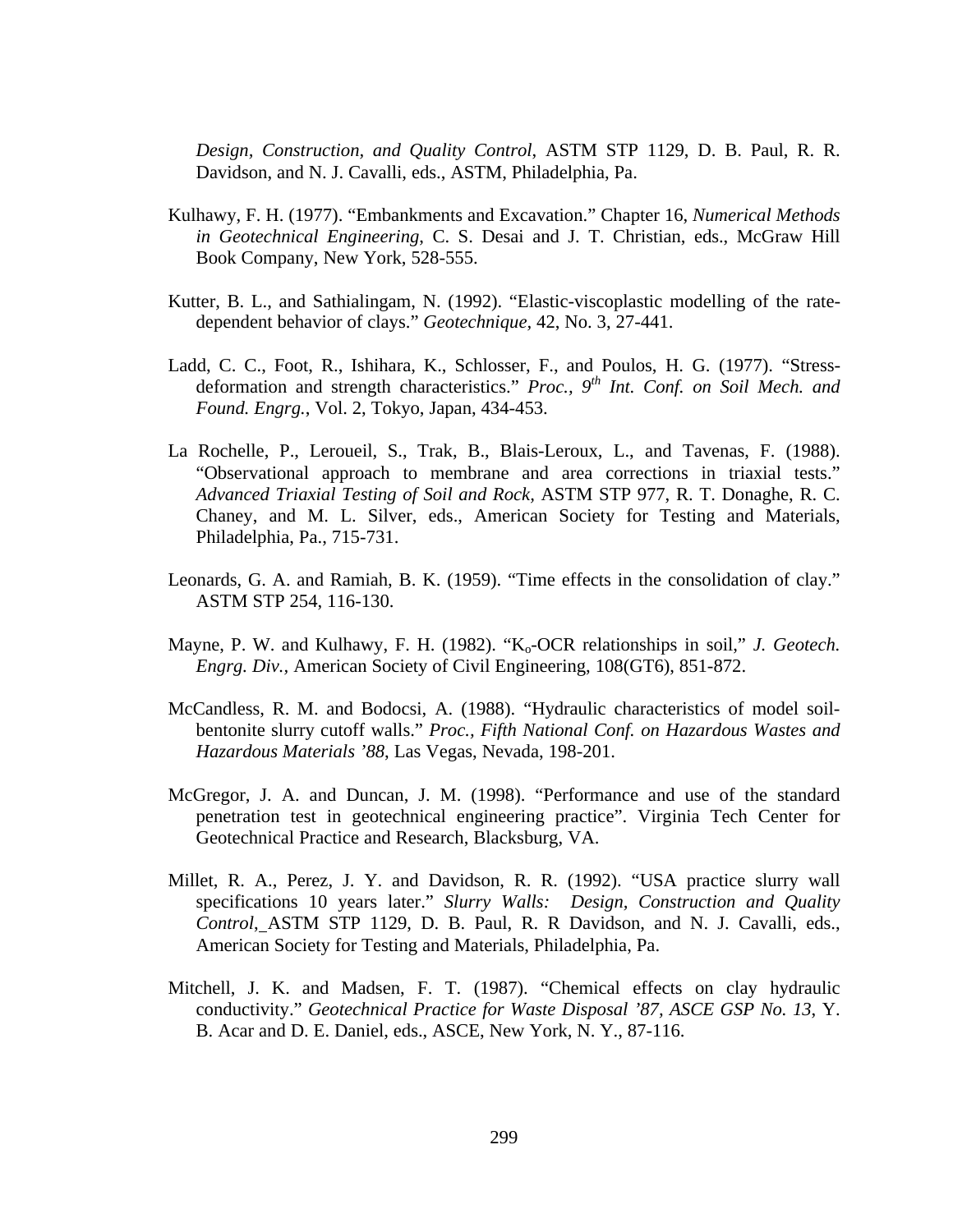- Morgenstern, N. and Amir-Tahmasseb, I. (1965). "The stability of a slurry trench in cohesionless soils." *Geotechnique*, Vol. XV, No. 4, Dec., 387-395.
- Poh, T. Y. and Wong, I. H. (1998). "Effects of construction of diaphragm wall panels on adjacent ground: field trial." *J. Geotech. and Geoenv. Engrg*., Vol. 124, No. 8, ASCE, 749-756.
- Pond, E. C. (1996). "Seismic parameters for the central United States based on paleoliquifaction evidence in the Washash Valley." Ph.D. Dissertation, Virginia Polytechnic Institute and State University, Blacksbrug, VA.
- Puller, M. J. (1974). "Slurry trench stability: theoretical and practical aspects." *Ground Engineering*, Vol. 7, No. 5, 34-36.
- Rad, N. S., Bachus, R. C., and Jacobson, B. D. (1995). "Soil-bentonite design mix for slurry cutoff walls used as containment barriers." *Dredging, Remediation, and Containment of Contaminated Sediments, ASTM STP 1293*, K. R. Demars, G. N. Richardson, R. N. Yong, and R. C. Chaney, eds., ASTM, Philadelphia, Pa, 239-251.
- Ressi di Cervia, A. L. (1992). "History of slurry wall construction." *Slurry Walls: Design, Construction, and Quality Control, ASTM STP 1129*, D. B. Paul, R. R. Davidson, and N. J. Cavalli, eds., ASTM, Philadelphia, Pa, 3-15.
- Roscoe, K. H. and Burland, J. B. (1968). "On the generalised stress-strain behaviour of "wet" clay". *Engineering Plasticity*, J. Heyman and F. A. Leckie eds., Cambridge University Press, 535-609.
- Roscoe, K. H. and Schofield, A. N. (1963). "Mechanical behavior of an idealised "wetclay"". *Proc.,* European *Conf. of Soil Mech. and Found. Engrg*. Wiesbaden., 47-54.
- Rumer, R. R. and Ryan, M. E., eds. (1995). *Barrier Containment Technologies for Environmental Remediation* Applications, John Wiley & Sons, Inc., p. 34.
- Ryan, C. R. (1985). "Slurry cutoff walls: applications in the control of hazardous wastes." *Hydraulic Barriers in Soil and Rock, ASTM STP 874*, A. I. Johnson, R. K. Frobel, N. J. Cavalli, and C. B. Pettersson, eds., ASTM, Philadelphia, Pa, 9-23.
- Seed, H. B., Tokimatsu, K., Harder, L. F., and Chung, R. M., (1985). "Influence of SPT procedures in soil liquefaction resistance evaluations", J. Geotech. Engrg, ASCE, Vol. 111, No. 12, 1425-1445.
- Spooner et al. (1985). Chapter 5.8, *Slurry Trench Construction for Pollution Migration Control*, Noyes Publication.